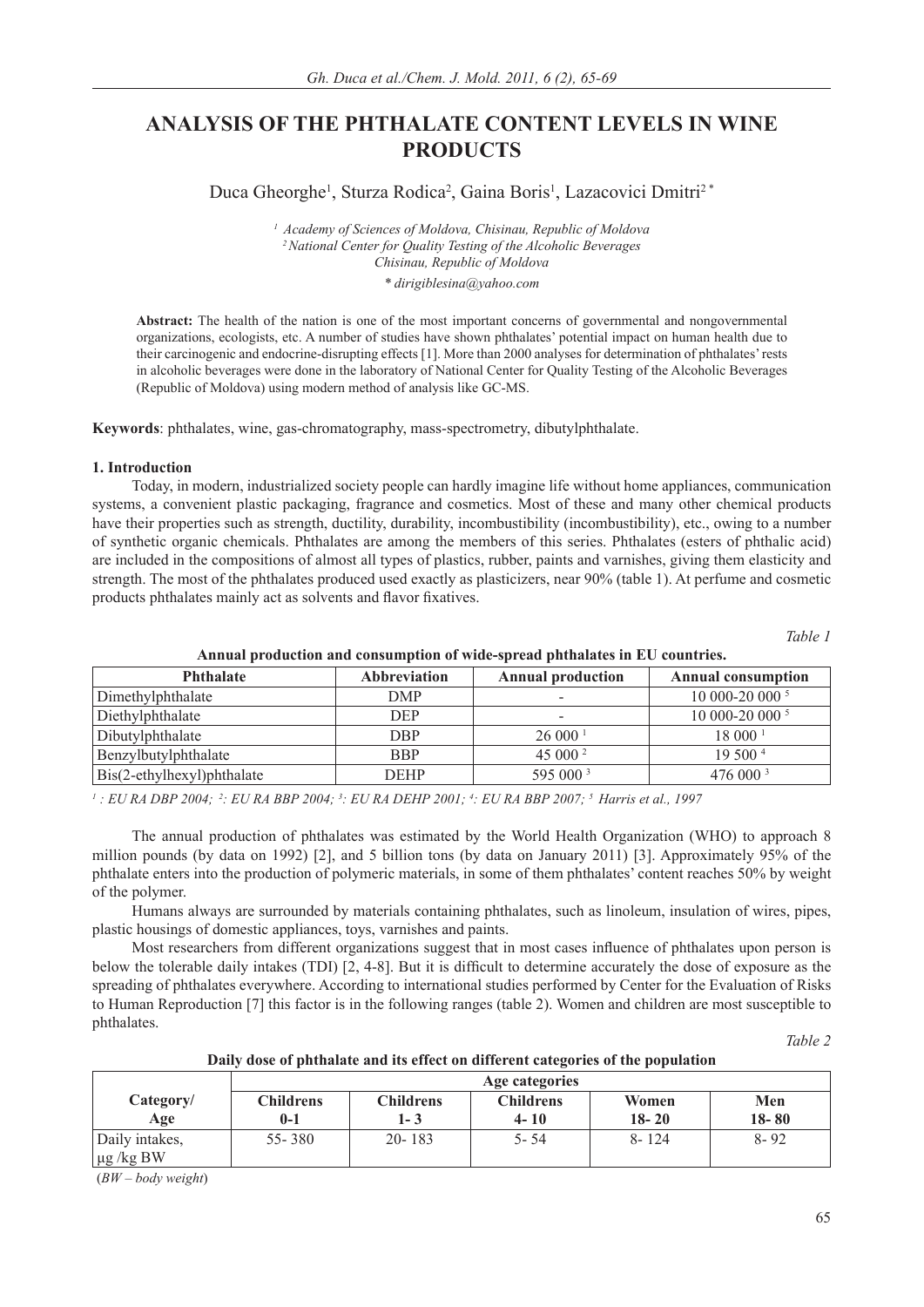It is supposed that phthalates accumulate in the human body, which negatively affects its hormones, liver and kidneys may also become the causes of allergies, asthma and cancer, neurodevelopmental disorders and abnormalities in the development of children [8-12]. Molecules of phthalates are not structural elements of the polymer chains and therefore easily stand out in the environment, getting into the human body through food, skin or by inhalation.

In a number of investigated wine-products released by vendors it was detected the presence of phthalates. Particular attention was given to the DBP.

# **2. Material and Methods**

#### **2.1. Methods and reagents**

Measuring the concentration of dibutyl phthalate in wine and base-wine based on its elimination by chloroform extraction, chromatographic separation on a capillary column, identify the retention time and mass spectrum, and quantify with the characteristic ion m/z 149. Measuring the concentration of dibutylphthalate in alcoholic beverages such as vodka, brandy, cognac alcohol, rectified ethyl alcohol was based on chromatographic separation of the sample on a capillary column using Aldrin with a purity above 99.3% and supplied by SUPELCO as an internal standard, the identification was made by retention times and mass spectrum, quantification of characteristic ion  $m/z$  149 for DBP, and 66, 261, 263, 265 for Aldrin.

The background solution (synthetic wine) was used to prepare the calibration solutions. It consisted of aqueous solution of 15% ethanol and tartaric acid (5g/dm<sup>3</sup>) (tartaric acid, supplied by FLUKA, puriss. p.a. for ion chromatography) and carried to the pH to 3.5 with 5M sodium hydroxide. Synthetic wine was used for calibration standard solutions with concentrations of DBP: 0 - 1,00 mg/dm<sup>3</sup> (dibutylphthalate, PESTANAL from SIGMA-ALDRICH, 99.8%). For the extraction of DBP, 100 ml of sample (calibration solution) was placed in a separatoring funnel of  $250 \text{ cm}^3$  with addition of 10 cm<sup>3</sup> of chloroform (Chloroform, LGC PROMOCHEM, for HPLC). Extraction was implemented in 10 min with continuous shaking. After separating the organic layer the bottom layer of chloroform was drained through a paper filter with anhydrous sodium sulfate (sodium sulfate anhydrous, STANCHEM, Spain). Collected 10 ml of the chloroform extract was transferred into a gas chromatography vial, from which was selected 1,0 μl of extract by microsyringe directly for analysis using gas chromatography with mass-spectrometer.

## **2.2. Instruments**

SHIMADZU GCMS-QP-2010S (IS) with a COMBI PAL autosampler (CTC ANALYTICS, Zwingen, Switzerland) equipped with fused silica column RESTEK - Rtx-5MS (30m/0.25mm/0.25μm 100% dimethylpolisiloxane phase) was used to perform injections and gas chromatographic analyses in an automated way.

#### **2.3.** *Gas chromatography – mass spectrometry*

The oven program started at an initial temperature of 150°C for 1 min. Temperature was then increased at a rate of 10<sup>o</sup>C/min to 200<sup>o</sup>C, maintained for 1 min, then increased at a rate of 20<sup>o</sup>C/min to 280<sup>o</sup>C and maintained for 10 min. The carrier gas was helium at 1.0 ml/min (99.9990%), split 5. Ionisation was performed by electron impact (EI), setting the electron multiplier to 1300V. The temperatures used were 260 °C for the injector, 280 °C for the transfer line, and 200<sup>o</sup>C for the ion source. The compounds were quantified in selected ion monitoring (SIM) mode. The analyte to internal standard peak area ratio was used as analytical signal for constructing the calibration graphs.

Duration of gas chromatography-mass spectrometric analysis for phthalates constituted 25 minutes.



**Fig.1.** Chromatogram of an extract of a DBP standard solution with concentration 0,10 mg/dm<sup>3</sup>

For the analysis of strong alcoholic beverages calibration solutions of DBP were prepared on the basis of 40% water-alcohol mixture with the addition of a solution of aldrin (IS).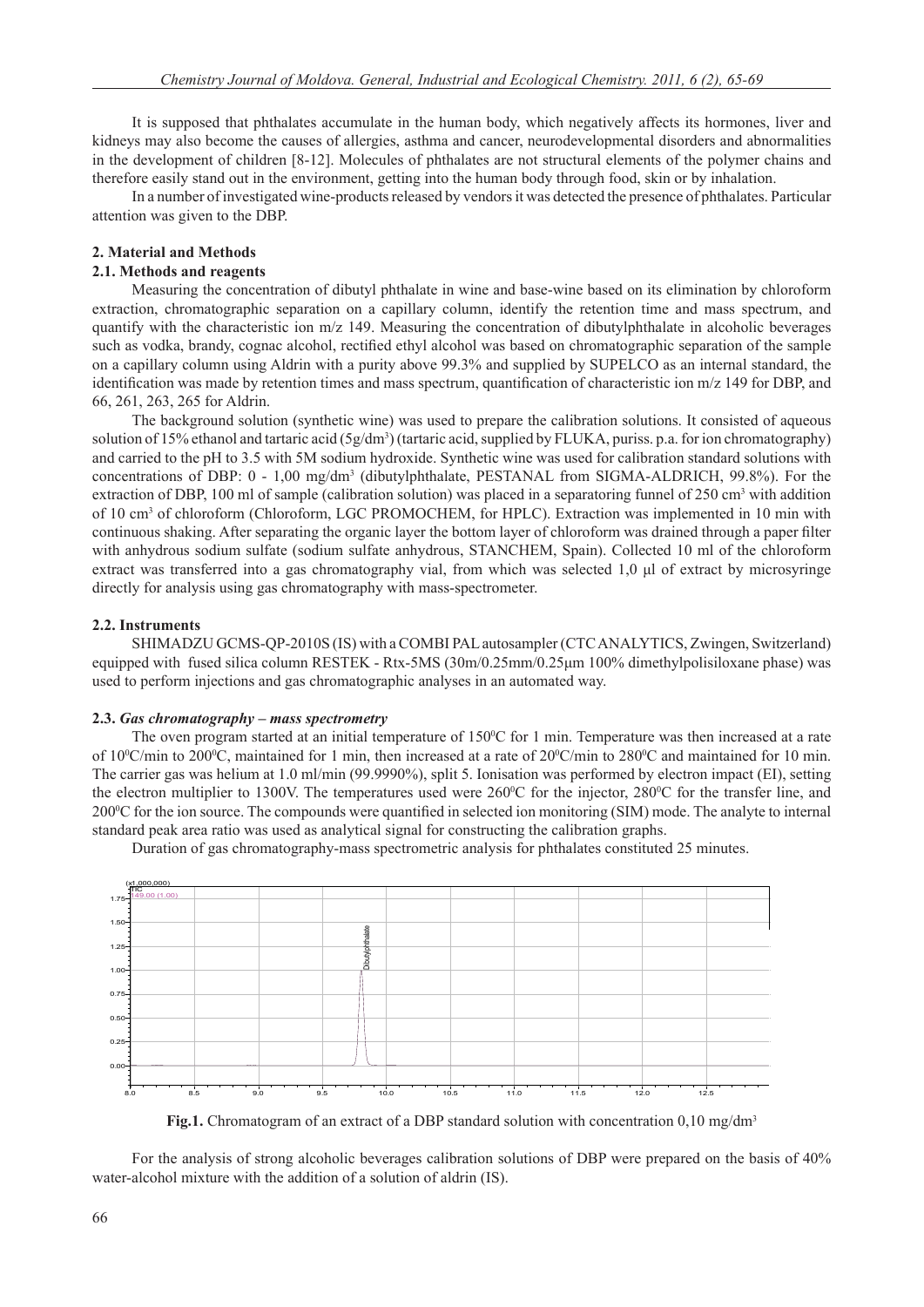



#### **3. Results and discussion**

The studies conducted in the laboratory of National Center for Quality Testing of the Alcoholic Beverages (Republic of Moldova) included more than 2000 samples of the bottled wine and base-wine for the presence of DBP. The results are shown in table 3.

*Table 3* 

|                     | DBP concentration, $mg/dm^3$ (P=0,95) |                      |                      |                      |  |
|---------------------|---------------------------------------|----------------------|----------------------|----------------------|--|
| <b>Product type</b> | $0,01-0,20/$<br>$0,01$                |                      | $0,20-0,30/$         | >0,30/               |  |
|                     |                                       | average <sup>1</sup> | average <sup>2</sup> | average <sup>3</sup> |  |
| Base-wine:          |                                       |                      |                      |                      |  |
| white               | 29%                                   | 49%/0,09±0,04        | $13\%/0,23\pm0,03$   | $9\%/0,34\pm0,07$    |  |
| red                 | 16%                                   | $64\%/0,12\pm0,02$   | $15\%/0.25\pm0.04$   | $5\%/0,39\pm0,11$    |  |
| Treated wine:       |                                       |                      |                      |                      |  |
| white               | 9%                                    | $66\%/0.11\pm0.07$   | $14\%/0,26\pm0,04$   | $11\%/0,32\pm0,05$   |  |
| red                 | 17%                                   | $57\%/0,17\pm0,05$   | $14\%/0,22\pm0,06$   | $12\%/0.41\pm0.07$   |  |
| Bottled wine:       |                                       |                      |                      |                      |  |
| white               | 19%                                   | $70\%/0,16\pm0,05$   | $9\%/0,22\pm0,06$    | $2\%/0,34\pm0,07$    |  |
| red                 | 16%                                   | $68\%/0,13\pm0,06$   | $10\%/0.27\pm0.05$   | $6\%/0,37\pm0,03$    |  |

#### **Distribution levels of contamination by DBP in wine production (for base-wine, treated wine and bottled wine)**

*1 - <0,01 - according to the document Hygienic Normatives 2.3.3.972-00 "MCL (Maximum Concentration Limit) of chemicals released from materials, which are in contact with food";*

*2 - <0.20, according to the requirements of Hygienic Normatives 2.1.5.1315-03 and changes of Hygienic Normatives 2.1.5.2280- 07 "MCL (Maximum Concentration Limit) of chemicals in drinking water, water bodies and cultural-domestic water", for drinking water;*

*3 - in accordance with Article 11 of Regulation (CE) 882/2004, LMS = 0,3 mg DBP/kg for the model solutions.*

To establish the sources of DBP pollution in wines there were studied 7 samples of sulfitated and concentrated must: <0.01-0.15ppm of DBP was detected. The lowest concentration level of DBP was characteristic for sulfitated must, then concentrated - 0.05-0.15ppm. The results of investigations of 15 grapes samples were negative. In addition, was investigated water at the five wineries used in wine production. It was found that concentration of DBP in natural water is lower than LOQ, while content in flushing water is 0.04-0.05ppm, and 0.09-0.11ppm of DBP in softened water.

Therefore contamination of phthalates has a technogenic character, and it is the result of contact with polymeric materials. In the sequel, we studied samples of different materials, which were in contact with wine production during the winemaking process and storage, such as paints, varnishes, primers, pipes, rubber seals. All these tests were conducted according the Directive 2007/19/EG. Also was investigated migration of DBP to a model solution - 15% aqueous ethanol solution, acidified with tartaric acid. Migration of phthalates from materials, which are in contact with wine, is a continuous process that can continue throughout the period of production or storage. The rate of migration was determined basing on these investigations. Studies have been conducted on materials submitted by Moldovan winemakers and distributors. In addition to fresh paint (intended for contact with food) were analyzed paints, which were in contact with wine during a certain period of time. Fresh (liquid) paint was applied to the flask's inner surface, dried on air in 2-3 days, and then a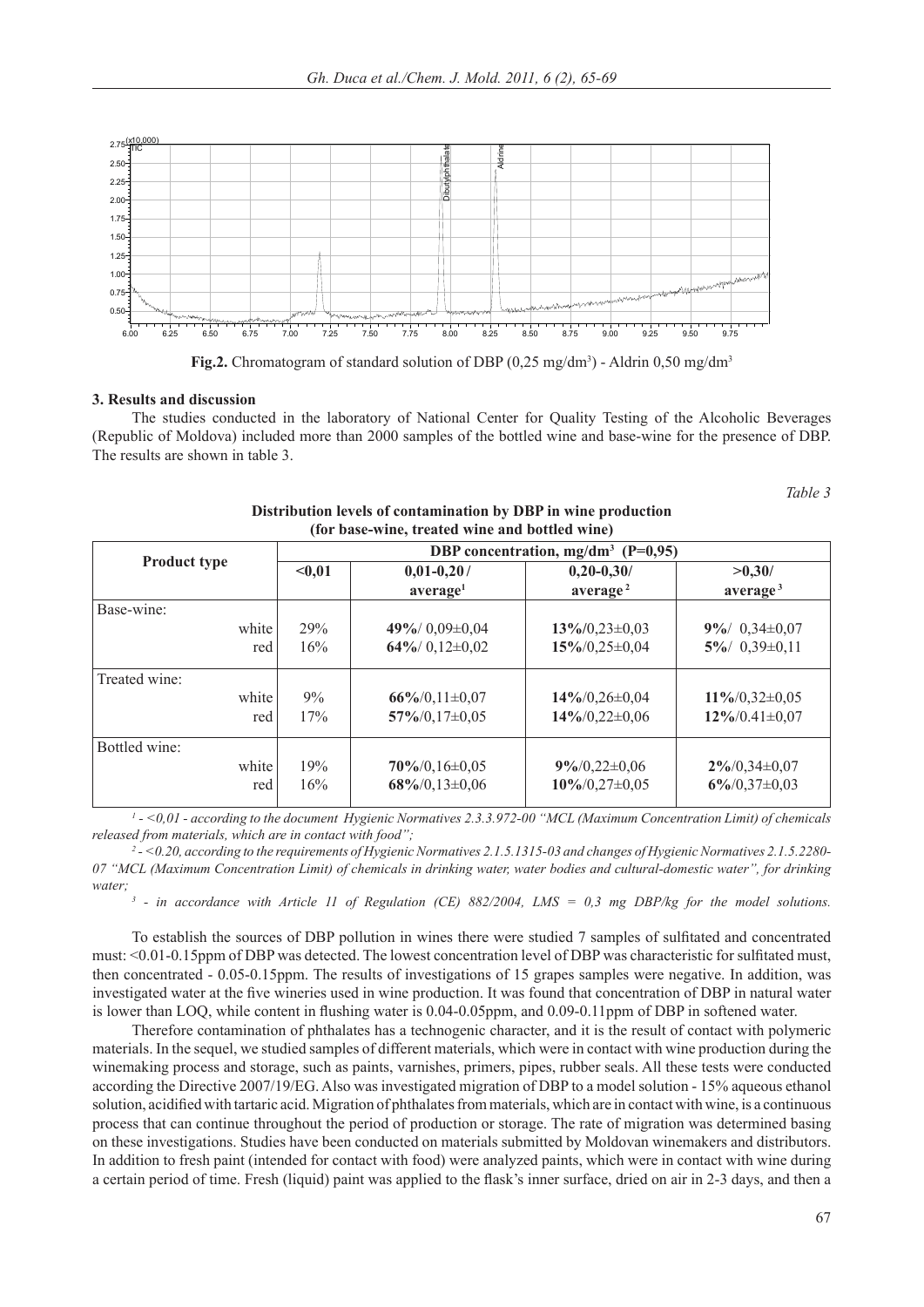model solution was placed into the flask. Content of DBP was determined in the model solution, which was in contact with the dry polymer within 1 day. Ratio of polymer and model was 1:100. Migration took place at the room temperature  $(20-22$ <sup>o</sup>C). The results are presented in tab.4.

|--|--|--|

| <b>Migration</b>      | Paint                                   | <b>Plastic tubes</b>      | <b>Rubber seals</b>       |
|-----------------------|-----------------------------------------|---------------------------|---------------------------|
|                       | Fresh paint                             | Non-used in the making    | Non-used in the making    |
|                       | $867,4$ <sup>1</sup>                    | process                   | process                   |
|                       | $345^2$                                 | $142^{13}$                | $506^{15}$                |
|                       | 3393                                    |                           |                           |
| mg DBP/kg polymer/day | Paint contacted with alcoholic beverage |                           |                           |
|                       | during $\sim$ 1 year                    | have been in contact with | have been in contact with |
|                       | 65,74                                   | product                   | product                   |
|                       | $63,3^{5}$                              | $33,5^{14}$               | $31,5^{16}$               |
|                       | 63,76                                   |                           |                           |
|                       | 61,27                                   |                           |                           |
|                       | Paint contacted with alcoholic beverage |                           |                           |
|                       | during 2-3 years                        |                           |                           |
|                       | $33,2^8$                                |                           |                           |
|                       | 35,19                                   |                           |                           |
|                       | Paint contacted with alcoholic beverage |                           |                           |
|                       | during $>5$ years                       |                           |                           |
|                       | $0,7^{10}$                              |                           |                           |
|                       | $3,4^{11}$                              |                           |                           |
|                       | $6,9^{12}$                              |                           |                           |

**Migration rate of DBP from the polymer (The ratio of polymer: model = 1:100)** 

 $1-16$  - materials obtained from various wineries, average of two parallel measurements.

In order to optimize the extraction process of DBP during presampling were investigated some dependencies: a) Effect of pH on the level of recovery was established. Samples of synthetic wine with different values of pH  $(3.5, 4.0, 4.5, 5.0, 5.5, 6.0, 6.5, 7.0)$  were contaminated by DBP. The level of recuperation for a solution with  $pH = 7.0$ was taken as 100%. The results are expressed in fig. 3.

b) Similarly, the influence of sugar content on the extractability of DBP was investigated with Synthetic wine  $(2.1)$ . Sugar concentration in the samples was formed using concentrated must  $(C(DBP) < 0.01mg/dm<sup>3</sup>)$ . DBP was added to the obtained model solutions with concentrations of sugars: 0, 30, 50, 100 and 150  $g/dm<sup>3</sup>$ . Chloroform extracts of these samples were analyzed. The results are expressed in fig. 3.



**Fig.3.** Effect of pH and sugar's content on the recuperation level of DBP

c) Effect of alcohol content on the extractability of DBP was also investigated using synthetic wine (2.1). Alcohol content in the samples was formed by ethyl alcohol  $(C (DBP) < 0.01mg/dm<sup>3</sup>)$ . DBP was added to the obtained model solutions with concentrations of alcohol: 6, 9, 12, 15, 18 and 21% v/v. Chloroform extracts of these samples were tested. As it follows from the results of investigation alcohol content doesn't influence significantly on the level of recovery  $(f_1 g_2 4)$ .